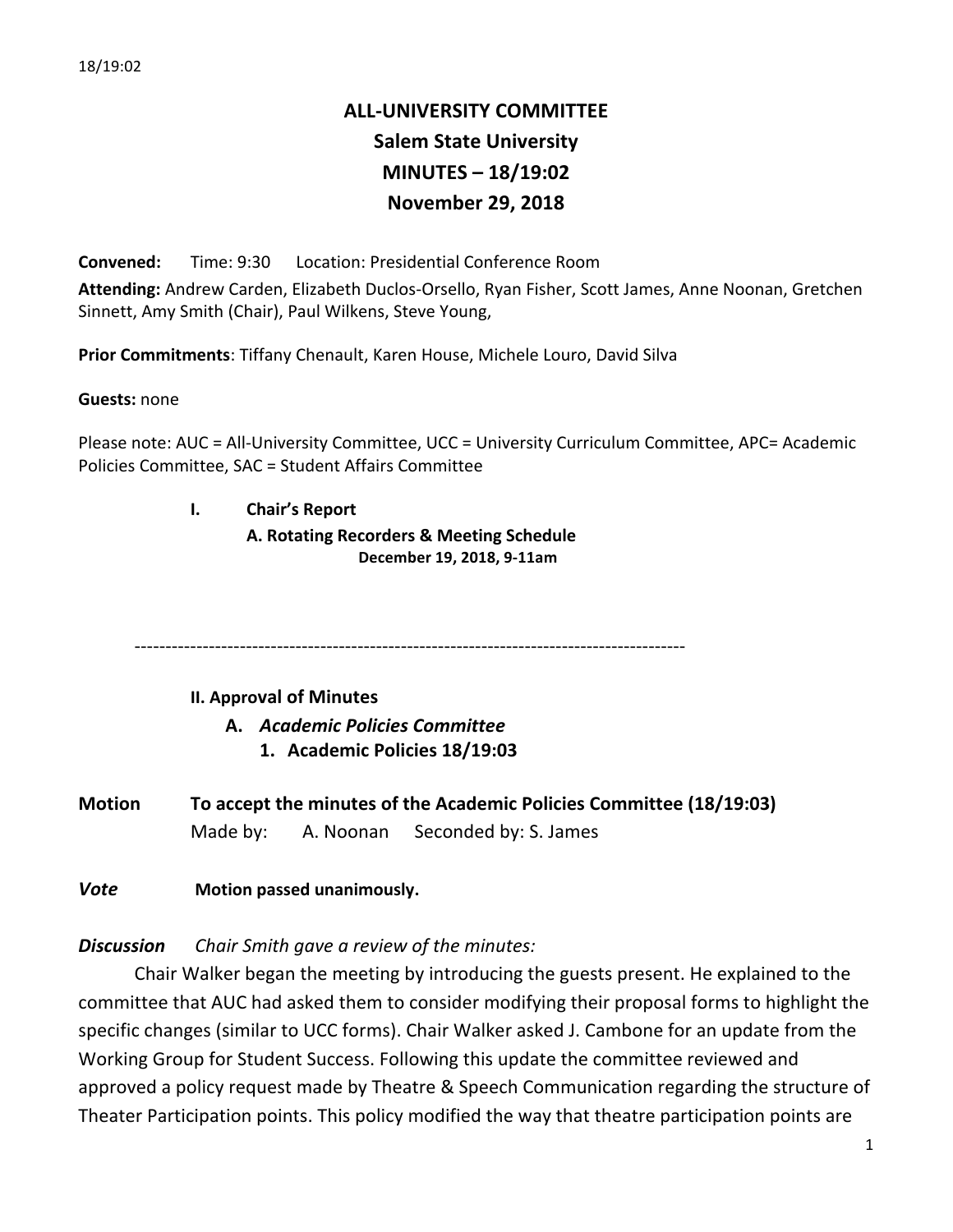### 18/19:02

earned and updated the language for better student clarity. The committee then reviewed and approved (pending edits) the BA/M.Ed. and BS/M.Ed. Progression and Intervention Policy. This policy states that if a student is not performing at the appropriate level on a pre-practicum, then an assessment occurs and the student may be asked to take an intervention semester to work on skills and behaviors prior to moving forward in the program. The committee then reviewed and approved the School of Nursing Safe Medication Administration test Policy. This policy consists of changing the name (formerly Math testing policy), increasing the benchmark grade, and specifying where the grade will serve in the course evaluation structure. Following this the committee adjourned.

Chair Smith asked if there was any discussion.

- **Motion** To end discussion of the minutes. Made by: S. James Seconded by: R. Fisher
- **Vote Motion passed unanimously.**
- **Motion To approve the minutes of the Academic Policies Committee (18/19:03)** Made by: Gretchen Seconded by: Scott

**Vote Motion passed unanimously.** 

------------------------------------------------------------------------------------------------------------------------

# **2. Academic Policies 18/19:04**

- **Motion To accept the minutes of the Academic Policies Committee (18/19:04)** Made by: R. Fisher Seconded by: A. Carden
- **Vote Motion passed Unanimously**

**Discussion** Chair Smith gave a review of the minutes: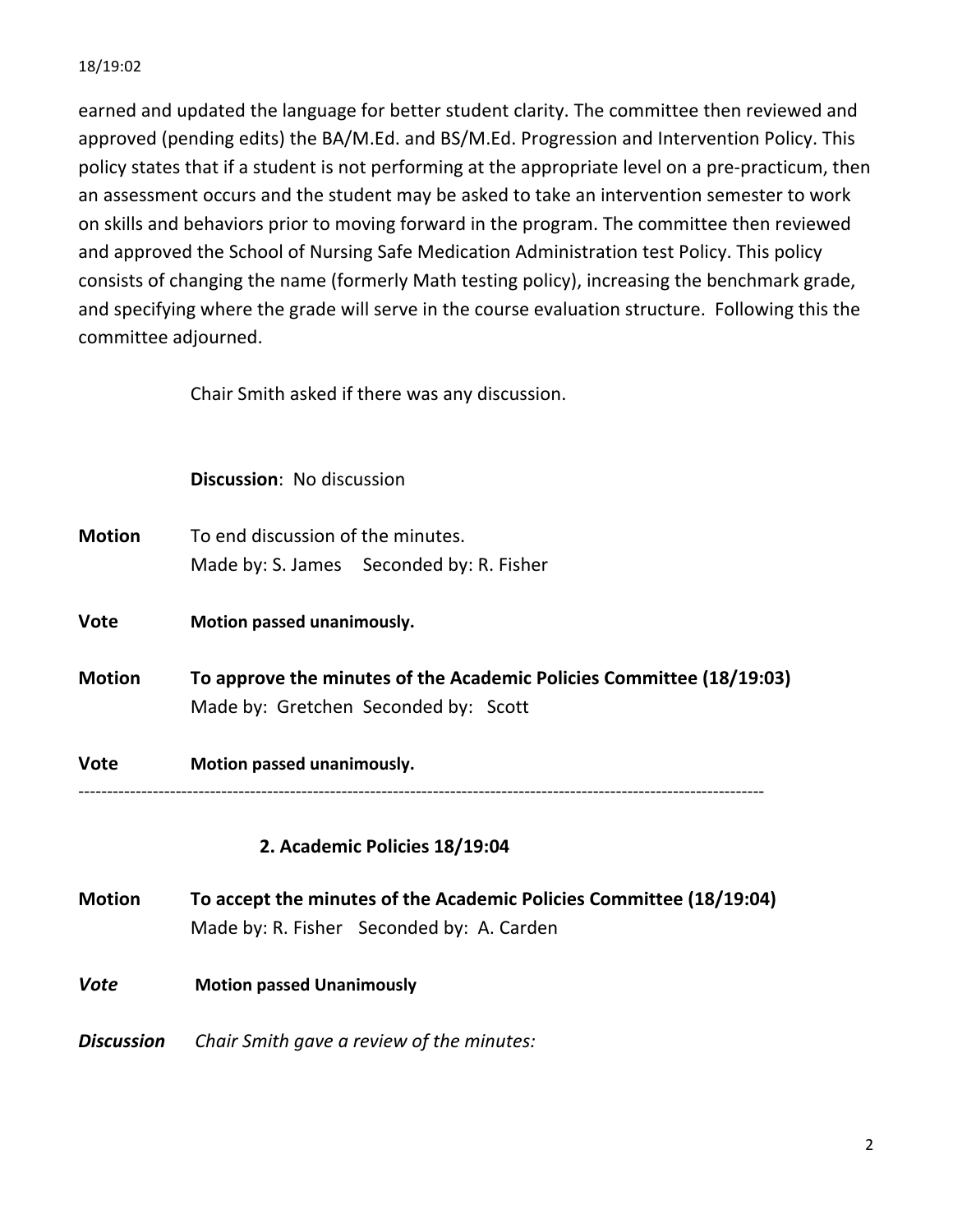This meeting began with a review and approval of previous meeting minutes. The committee then began discussing the Rules and Guidelines for drafting the Academic Calendar. After a lengthy discussion, a motion was made to postpone vote on this policy until the next meeting. The committee then reviewed and approved (pending correction) the SON Undergraduate Progression Policy. This policy revision was at the request of the MA Board of Registration in Nursing and updates existing policy to meet the required criteria. There being no other business the meeting was adjourned.

Chair Smith asked if there was any discussion.

**Discussion**: Steve Young reported on his attendance at the APC. Amy noted that SSU is the only of the state universities that are now in compliance vis a vis meeting the state requirement for number of instructional days. To become compliant SSU has added days to the spring 2019 semester. Andrew reported that students are surprised and concerned about this change this year; they don't know why. Discussion about the concerns and challenges of the calendar and sharing of some of the ideas being considered in APC. AUC looks forward to receiving the proposal from APC.

| <b>Motion</b> | To end discussion of the minutes.                                                                                |  |  |
|---------------|------------------------------------------------------------------------------------------------------------------|--|--|
|               | Made by: P. Wilkens Seconded by: A. Carden                                                                       |  |  |
| <b>Vote</b>   | Motion: In favor () Opposed () Abstentions () Motion passed unanimously.                                         |  |  |
| <b>Motion</b> | To approve the minutes of the Academic Policies Committee (18/19:04)<br>Made by: S. James Seconded by: R. Fisher |  |  |
| <b>Vote</b>   | Motion passed unanimously.<br><b>B.</b> University Curriculum Committee<br>1. Curriculum Committee 18/19:01      |  |  |
|               |                                                                                                                  |  |  |
| <b>Motion</b> | To accept the minutes of the Curriculum Committee (18/19:01)                                                     |  |  |

Made by: S. James Seconded by: S. Young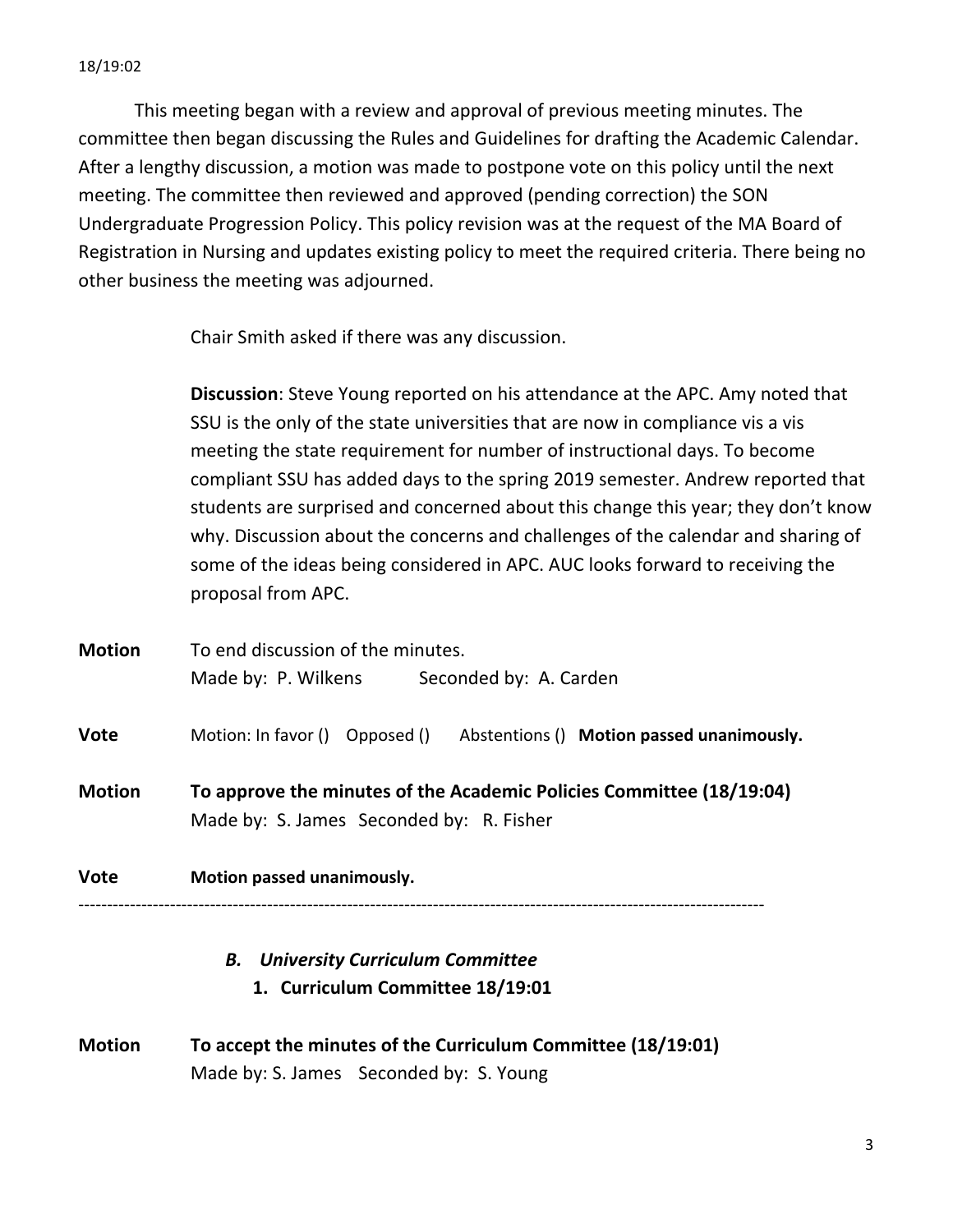#### **Vote Motion passed unanimously.**

**Discussion** Chair Smith gave a review of the minutes:

Chair Hains called the meeting to order and reminded members that liaisons needed to follow up with packet sponsors. M. Miller and Chair Hains also reminded committee members that DPDS proposal procedures have been amended. M. Miller and J. Kasprzyk then gave an update on Curriculog. Chair Hains the reviewed subcommittees and their purpose and noted the Gen Ed Advisory subcommittee members. The 2018-2019 UCC forms were reviewed and approved, as were the 2018-2019 committee procedures. The committee then reviewed and approved (pending changes) packet 18:260 from the Sociology department. This course change made SOC 206 a 300-level course and moved it to jr/sr year in student degree map. There being no other business the meeting was adjourned.

Chair Smith asked if there was any discussion.

**Discussion:** There was a discussion related to clarifying the role of degree maps in UCC proposals given the reference to degree maps in the SOC packet. A. Smith reported that new UCC procedures require degree maps to be submitted along with any change in course use/numbering etc. S. James reported that while there is no policy per se, the Provost's practice is to sign off on proposals only with degree maps attached. There was some discussion about whether or not degree maps themselves will become the standard point of reference for students rather than flowsheets. There was no clarity on this. R. Fisher noted the admirable work of liaisons from UCC and the volume of work they do. A discussion followed regarding how to acknowledge this work especially in  $T \& P$  or other personnel actions/files. A. Smith will speak with chairs of APC and UCC about a possible uniform practice of writing letters on behalf of key contributors. R. Fisher also suggested that vis a vis UCC liaisons, Chairs could send letters to the liaison.

```
Motion To end the discussion of curriculum committee minutes (18/19:01)
Made by: A. Noonan Seconded by: P. Wilkens
```
**Vote Motion passed unanimously.**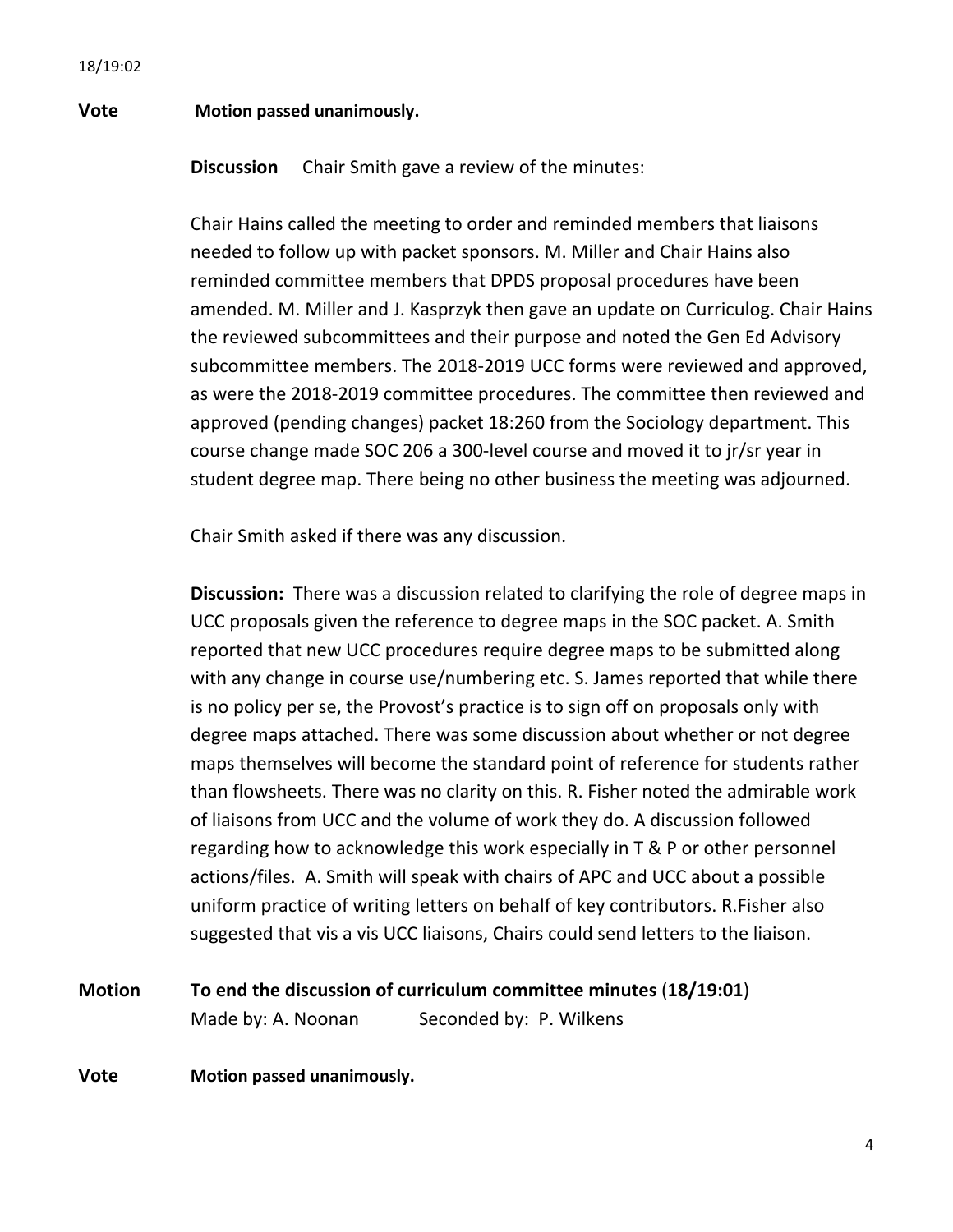**Motion To approve the minutes of the Curriculum Committee (18/19:01)** Made by: A. Carden Seconded by: P. Wilkens

**Vote Motion passed unanimously.** -----------------------------------------------------------------------------------------

## **2. Curriculum Committee 18/19:03**

| <b>Motion</b> | To accept the minutes of the Curriculum Committee (18/19:03) |                       |
|---------------|--------------------------------------------------------------|-----------------------|
|               | Made by: A. Carden                                           | Seconded by: S. James |

#### **Vote Motion** passed unanimously

**Discussion** Chair Smith gave a review of the minutes:

Chair Hains called the meeting to order by welcoming the new members and reminding everyone there are still 2 vacant seats on the committee. A  $2^{nd}$  reminder to be diligent in reviewing the agenda/packets was issued. The committee reviewed and approved a new course for Economics. This course is based on a competition in which students from around the region participate. The committee then reviewed and approved a Sociology packet. This packet included one new CS course and 4 course change submissions. Two of those courses were requests to renumber, while the other two featured changes to course description, prerequisites, and gen ed tags. Next the committee reviewed and approved a packet from the Accounting & Finance Department. This packet included two new courses and changes in flowsheet for the BS - Business Administration-Accounting Concentration, BS - Business Administration - Finance Concentration, and BS -Business Administration – Corporate Finance & Accounting Concentration. The committee then reviewed and approved a change in course for Interdisciplinary Studies which granted a DPDS gen ed tag to the course. The committee then reviewed and approved a packet from the History Department. This packet consisted of three course changes, 2 of which sought gen ed tags while the  $3^{rd}$ changed title and course description. The packet contained two new courses, one requesting a W-I gen ed tag, the other requesting a CEA gen ed tag. Lastly the committee reviewed and approved a change in course request from the Criminal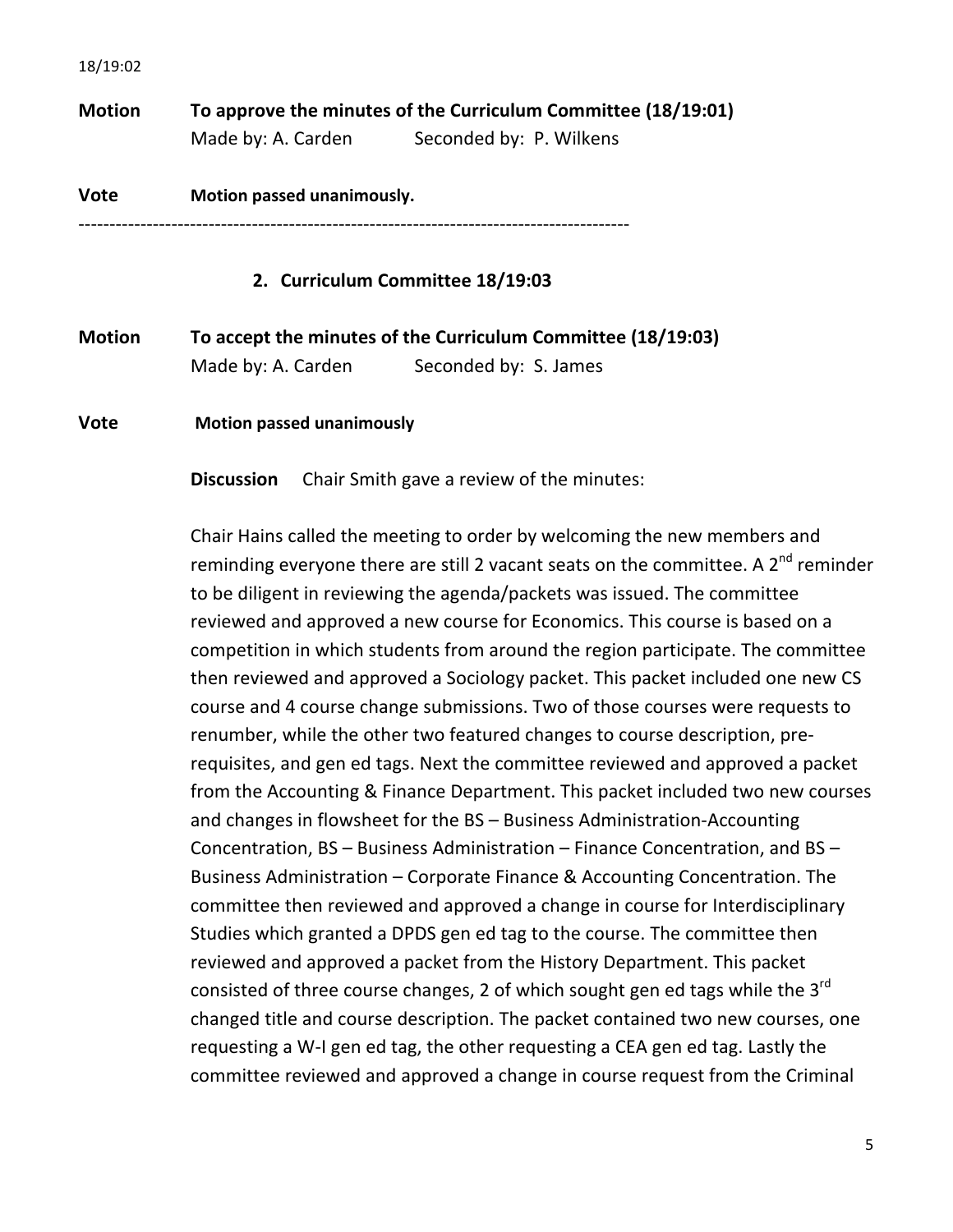Justice Department, which changed the required pre-requisites of the course. There being no further business the meeting was adjourned.

Chair Smith asked if there was any discussion.

# **Discussion**

In light of the many new courses and new *gen ed* courses recently passed through UCC E. Duclos-Orsello raised questions about how to ensure that as new courses are being approved at UCC there is clearer/more advance consideration of similar classes across campus and about the rising number of courses (esp in CAS) in Gen Ed Categories. The latter issue has seemed to have an impact on which gen ed courses/sections are being offered and which are being zero capped. There was discussion about whether/how there might be more intentional planning at the college level or university-wide level to ensure that there is a process and rationale for which gen ed courses are approved and which, once approved, are made available to students. General discussion on these topics and some of the specific impacts on departments and the College of Arts and Science ensued.

Decision was made to invite College of Arts and Sciences Dean to our next meeting to help us understand better the current practices and possible strategies to ensure success of all courses. 

- **Motion To end the discussion of curriculum committee minutes** (18/19:03) Made by: G. Sinnett Seconded by: R. Fisher
- **Vote Motion passed unanimously.**
- **Motion To approve the minutes of the Curriculum Committee (18/19:03)** Made by: S. James Seconded by: A. Carden

**Vote Motion passed unanimously.** 

------------------------------------------------------------------------------------------------------------------------ ------------------------------------------------------------------------------------------------------------------------

**III. Old Business**